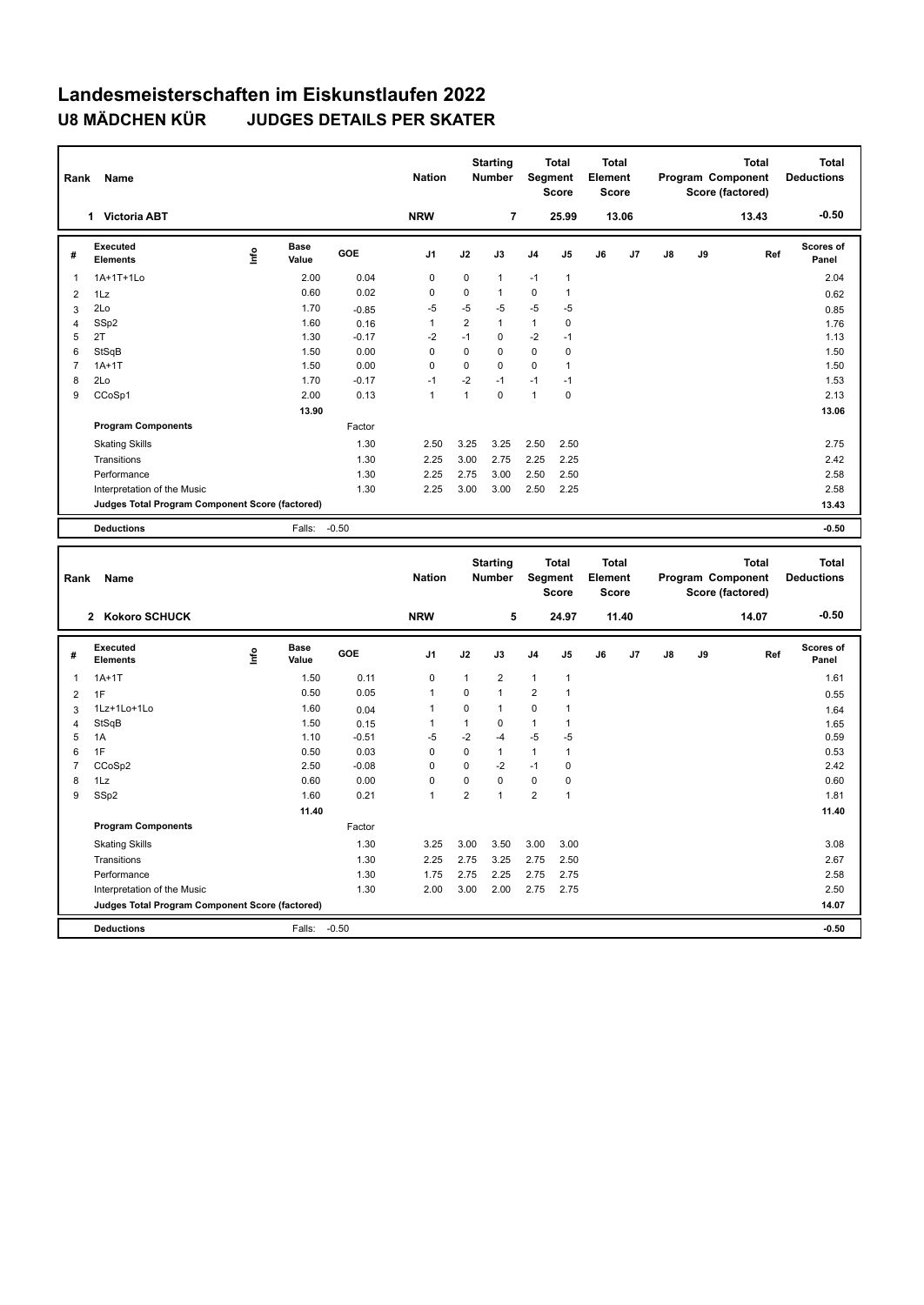| Rank           | Name                                            |      |               |         | <b>Nation</b>  |          | <b>Starting</b><br><b>Number</b> | Segment        | <b>Total</b><br><b>Score</b> | Total<br>Element<br><b>Score</b> |       |    |    | <b>Total</b><br>Program Component<br>Score (factored) | Total<br><b>Deductions</b> |
|----------------|-------------------------------------------------|------|---------------|---------|----------------|----------|----------------------------------|----------------|------------------------------|----------------------------------|-------|----|----|-------------------------------------------------------|----------------------------|
|                | Arina SHELESTOVSKAYA<br>3                       |      |               |         | <b>NRW</b>     |          | $\mathbf{2}$                     |                | 23.96                        |                                  | 10.64 |    |    | 13.32                                                 | 0.00                       |
| #              | Executed<br><b>Elements</b>                     | lnfo | Base<br>Value | GOE     | J <sub>1</sub> | J2       | J3                               | J <sub>4</sub> | J5                           | J6                               | J7    | J8 | J9 | Ref                                                   | Scores of<br>Panel         |
| 1              | 1A                                              |      | 1.10          | 0.00    | 0              | 0        | 0                                | $-1$           | 0                            |                                  |       |    |    |                                                       | 1.10                       |
| 2              | $2S+1T$                                         |      | 1.70          | $-0.35$ | -3             | $-3$     | $-2$                             | $-2$           | $-3$                         |                                  |       |    |    |                                                       | 1.35                       |
| 3              | 1Lz!                                            |      | 0.60          | $-0.08$ | $-1$           | $-2$     | $-1$                             | $-2$           | $-1$                         |                                  |       |    |    |                                                       | 0.52                       |
| 4              | SSp1                                            |      | 1.30          | 0.04    | $-1$           | 1        | 0                                | $\mathbf{1}$   | 0                            |                                  |       |    |    |                                                       | 1.34                       |
| 5              | StSqB                                           |      | 1.50          | 0.00    | $\Omega$       | $\Omega$ | 1                                | $\Omega$       | 0                            |                                  |       |    |    |                                                       | 1.50                       |
| 6              | 1A                                              |      | 1.10          | $-0.04$ | $-1$           | $\Omega$ | $\Omega$                         | $-1$           | 0                            |                                  |       |    |    |                                                       | 1.06                       |
| $\overline{7}$ | 1F+1Lo+1T                                       |      | 1.40          | 0.00    | 0              | $\Omega$ | $\mathbf{1}$                     | $\mathbf 0$    | 0                            |                                  |       |    |    |                                                       | 1.40                       |
| 8              | 1Lo                                             |      | 0.50          | 0.00    | 0              | 0        | 1                                | 0              | 0                            |                                  |       |    |    |                                                       | 0.50                       |
| 9              | CCoSp1                                          |      | 2.00          | $-0.13$ | $-2$           | 1        | $-1$                             | $\mathbf 0$    | $-1$                         |                                  |       |    |    |                                                       | 1.87                       |
|                |                                                 |      | 11.20         |         |                |          |                                  |                |                              |                                  |       |    |    |                                                       | 10.64                      |
|                | <b>Program Components</b>                       |      |               | Factor  |                |          |                                  |                |                              |                                  |       |    |    |                                                       |                            |
|                | <b>Skating Skills</b>                           |      |               | 1.30    | 2.75           | 2.75     | 3.25                             | 2.50           | 2.50                         |                                  |       |    |    |                                                       | 2.67                       |
|                | Transitions                                     |      |               | 1.30    | 2.50           | 2.50     | 3.00                             | 2.25           | 2.50                         |                                  |       |    |    |                                                       | 2.50                       |
|                | Performance                                     |      |               | 1.30    | 2.50           | 2.50     | 2.75                             | 2.00           | 2.50                         |                                  |       |    |    |                                                       | 2.50                       |
|                | Interpretation of the Music                     |      |               | 1.30    | 2.50           | 2.75     | 3.25                             | 2.25           | 2.50                         |                                  |       |    |    |                                                       | 2.58                       |
|                | Judges Total Program Component Score (factored) |      |               |         |                |          |                                  |                |                              |                                  |       |    |    |                                                       | 13.32                      |
|                | <b>Deductions</b>                               |      |               |         |                |          |                                  |                |                              |                                  |       |    |    |                                                       | 0.00                       |

! Not clear edge

| Rank | <b>Name</b>                                     |          |                      |         | <b>Nation</b>  |             | <b>Starting</b><br><b>Number</b> |                | <b>Total</b><br>Segment<br><b>Score</b> | <b>Total</b><br>Element<br><b>Score</b> |       |               |    | <b>Total</b><br>Program Component<br>Score (factored) | <b>Total</b><br><b>Deductions</b> |
|------|-------------------------------------------------|----------|----------------------|---------|----------------|-------------|----------------------------------|----------------|-----------------------------------------|-----------------------------------------|-------|---------------|----|-------------------------------------------------------|-----------------------------------|
|      | Magdalena ZHANG<br>4                            |          |                      |         | <b>NRW</b>     |             | 8                                |                | 22.89                                   |                                         | 10.49 |               |    | 12.90                                                 | $-0.50$                           |
| #    | Executed<br><b>Elements</b>                     | Info     | <b>Base</b><br>Value | GOE     | J <sub>1</sub> | J2          | J3                               | J <sub>4</sub> | J5                                      | J6                                      | J7    | $\mathsf{J}8$ | J9 | Ref                                                   | Scores of<br>Panel                |
| 1    | 2Sq                                             | q        | 1.30                 | $-0.30$ | $-2$           | $-4$        | $-2$                             | $-2$           | $-3$                                    |                                         |       |               |    |                                                       | 1.00                              |
| 2    | 1A+1T<<+1Lo                                     | <<       | 1.60                 | $-0.37$ | -4             | $-4$        | $-3$                             | $-3$           | $-3$                                    |                                         |       |               |    |                                                       | 1.23                              |
| 3    | <b>CSSpB</b>                                    |          | 1.60                 | 0.16    | $\overline{1}$ | 1           | 1                                | 0              | 1                                       |                                         |       |               |    |                                                       | 1.76                              |
| 4    | 1Lo                                             |          | 0.50                 | 0.00    | $\mathbf 0$    | $\mathbf 0$ | 0                                | $\mathbf 0$    | $\mathbf 0$                             |                                         |       |               |    |                                                       | 0.50                              |
| 5    | StSqB                                           |          | 1.50                 | $-0.05$ | 0              | $-1$        | $-1$                             | 0              |                                         |                                         |       |               |    |                                                       | 1.45                              |
| 6    | $1A+1Lo$                                        |          | 1.60                 | $-0.15$ | $-1$           | $-2$        | $-1$                             | $-2$           |                                         |                                         |       |               |    |                                                       | 1.45                              |
|      | 2T <                                            | $\,<\,$  | 1.04                 | $-0.52$ | $-5$           | -5          | $-5$                             | $-5$           | $-5$                                    |                                         |       |               |    |                                                       | 0.52                              |
| 8    | 2S<                                             | $\hat{}$ | 1.04                 | $-0.28$ | $-3$           | $-4$        | $-2$                             | $-3$           | $-2$                                    |                                         |       |               |    |                                                       | 0.76                              |
| 9    | CCoSp2V                                         |          | 1.88                 | $-0.06$ | $\mathbf 0$    | $-1$        | $-1$                             | 0              | $\mathbf{1}$                            |                                         |       |               |    |                                                       | 1.82                              |
|      |                                                 |          | 12.06                |         |                |             |                                  |                |                                         |                                         |       |               |    |                                                       | 10.49                             |
|      | <b>Program Components</b>                       |          |                      | Factor  |                |             |                                  |                |                                         |                                         |       |               |    |                                                       |                                   |
|      | <b>Skating Skills</b>                           |          |                      | 1.30    | 2.00           | 2.25        | 2.25                             | 2.00           | 2.25                                    |                                         |       |               |    |                                                       | 2.17                              |
|      | Transitions                                     |          |                      | 1.30    | 2.75           | 2.00        | 2.50                             | 2.00           | 2.50                                    |                                         |       |               |    |                                                       | 2.33                              |
|      | Performance                                     |          |                      | 1.30    | 3.00           | 2.75        | 2.75                             | 2.00           | 2.75                                    |                                         |       |               |    |                                                       | 2.75                              |
|      | Interpretation of the Music                     |          |                      | 1.30    | 3.00           | 2.50        | 2.75                             | 2.00           | 2.75                                    |                                         |       |               |    |                                                       | 2.67                              |
|      | Judges Total Program Component Score (factored) |          |                      |         |                |             |                                  |                |                                         |                                         |       |               |    |                                                       | 12.90                             |
|      | <b>Deductions</b>                               |          | Falls:               | $-0.50$ |                |             |                                  |                |                                         |                                         |       |               |    |                                                       | $-0.50$                           |

< Under-rotated jump << Downgraded jump q Jump landed on the quarter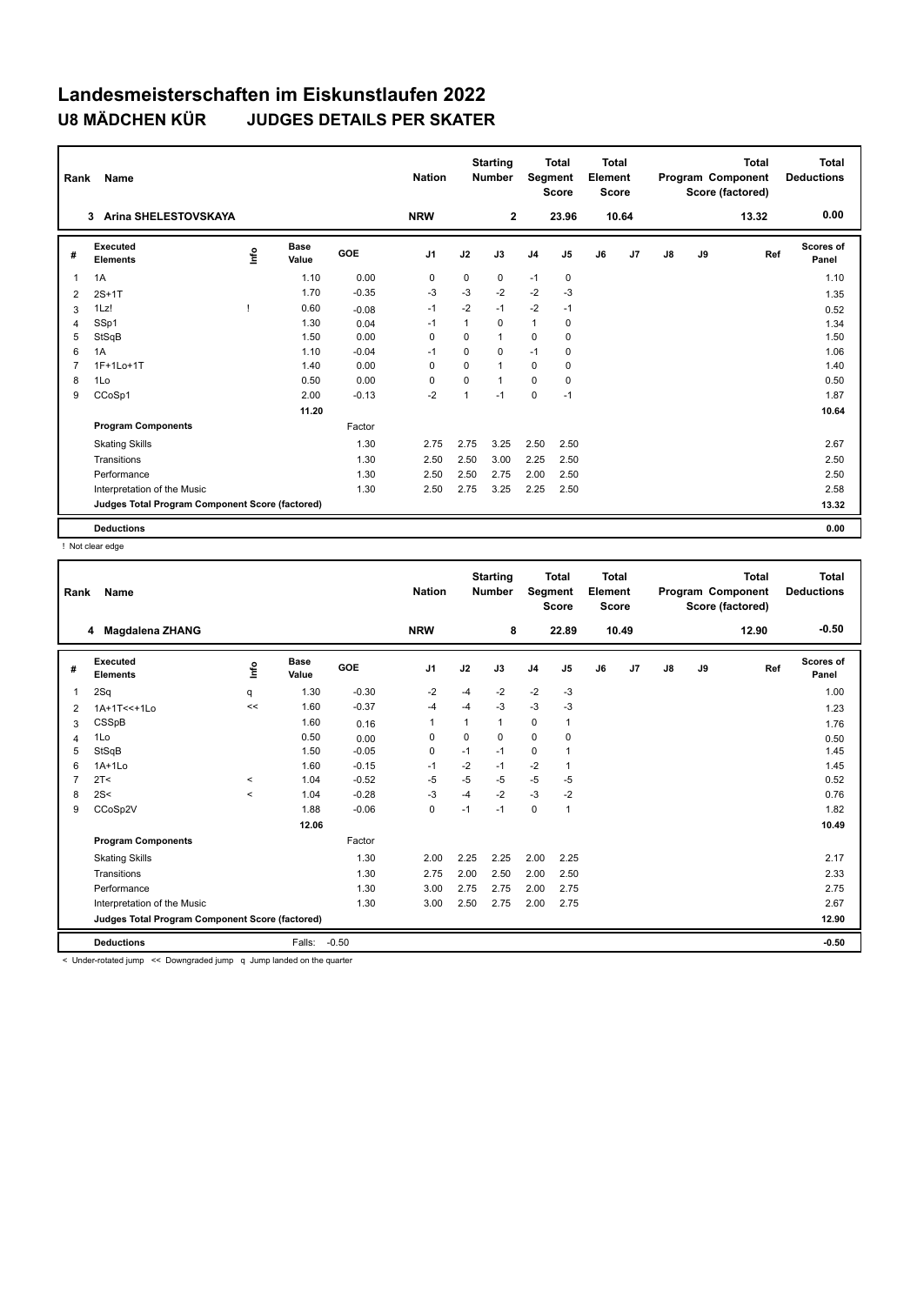| Rank           | Name                                            |         |                      |         | <b>Nation</b>  |          | <b>Starting</b><br><b>Number</b> | Segment        | <b>Total</b><br><b>Score</b> | <b>Total</b><br>Element<br><b>Score</b> |       |    |    | <b>Total</b><br>Program Component<br>Score (factored) | <b>Total</b><br><b>Deductions</b> |
|----------------|-------------------------------------------------|---------|----------------------|---------|----------------|----------|----------------------------------|----------------|------------------------------|-----------------------------------------|-------|----|----|-------------------------------------------------------|-----------------------------------|
|                | <b>Lisa SCHNEIDER</b><br>5                      |         |                      |         | <b>HAM</b>     |          | 1                                |                | 22.33                        |                                         | 10.89 |    |    | 11.94                                                 | $-0.50$                           |
| #              | Executed<br><b>Elements</b>                     | ١nf٥    | <b>Base</b><br>Value | GOE     | J <sub>1</sub> | J2       | J3                               | J <sub>4</sub> | J5                           | J6                                      | J7    | J8 | J9 | Ref                                                   | <b>Scores of</b><br>Panel         |
| 1              | 1A                                              |         | 1.10                 | $-0.04$ | 0              | 0        | 0                                | $-1$           | $-1$                         |                                         |       |    |    |                                                       | 1.06                              |
| 2              | 1Lze                                            | e       | 0.48                 | $-0.13$ | $-4$           | $-3$     | $-2$                             | $-3$           | $-2$                         |                                         |       |    |    |                                                       | 0.35                              |
| 3              | $1F+1T$                                         |         | 0.90                 | 0.00    | 0              | $-2$     | 0                                | $\mathbf 0$    | 0                            |                                         |       |    |    |                                                       | 0.90                              |
| 4              | CCoSp2                                          |         | 2.50                 | 0.17    | 0              | 1        | 0                                | $\mathbf{1}$   |                              |                                         |       |    |    |                                                       | 2.67                              |
| 5              | 1F+1Lo+1Lo                                      |         | 1.50                 | 0.00    | $\Omega$       | $\Omega$ | 0                                | $\mathbf 0$    |                              |                                         |       |    |    |                                                       | 1.50                              |
| 6              | StSqB                                           |         | 1.50                 | $-0.15$ | $-1$           | $-1$     | $-1$                             | $-1$           | $-1$                         |                                         |       |    |    |                                                       | 1.35                              |
| $\overline{7}$ | 2Lo<                                            | $\prec$ | 1.36                 | $-0.68$ | $-5$           | $-5$     | $-5$                             | -5             | $-5$                         |                                         |       |    |    |                                                       | 0.68                              |
| 8              | 1A                                              |         | 1.10                 | $-0.11$ | $-1$           | $-1$     | $-1$                             | $-1$           | $-1$                         |                                         |       |    |    |                                                       | 0.99                              |
| 9              | SSp1                                            |         | 1.30                 | 0.09    | 0              | $\Omega$ | $\mathbf{1}$                     | $\overline{1}$ | -1                           |                                         |       |    |    |                                                       | 1.39                              |
|                |                                                 |         | 11.74                |         |                |          |                                  |                |                              |                                         |       |    |    |                                                       | 10.89                             |
|                | <b>Program Components</b>                       |         |                      | Factor  |                |          |                                  |                |                              |                                         |       |    |    |                                                       |                                   |
|                | <b>Skating Skills</b>                           |         |                      | 1.30    | 2.00           | 2.25     | 2.25                             | 2.25           | 2.25                         |                                         |       |    |    |                                                       | 2.25                              |
|                | Transitions                                     |         |                      | 1.30    | 2.00           | 2.25     | 2.50                             | 1.75           | 2.75                         |                                         |       |    |    |                                                       | 2.25                              |
|                | Performance                                     |         |                      | 1.30    | 2.25           | 2.50     | 2.50                             | 2.00           | 2.50                         |                                         |       |    |    |                                                       | 2.42                              |
|                | Interpretation of the Music                     |         |                      | 1.30    | 2.25           | 2.00     | 2.75                             | 2.00           | 2.50                         |                                         |       |    |    |                                                       | 2.25                              |
|                | Judges Total Program Component Score (factored) |         |                      |         |                |          |                                  |                |                              |                                         |       |    |    |                                                       | 11.94                             |
|                | <b>Deductions</b>                               |         | Falls:               | $-0.50$ |                |          |                                  |                |                              |                                         |       |    |    |                                                       | $-0.50$                           |

< Under-rotated jump e Wrong edge

| Rank           | Name                                            |      |                      |         | <b>Nation</b>  |                | <b>Starting</b><br><b>Number</b> | Segment        | <b>Total</b><br><b>Score</b> | <b>Total</b><br>Element<br><b>Score</b> |      |               |    | <b>Total</b><br>Program Component<br>Score (factored) | <b>Total</b><br><b>Deductions</b> |
|----------------|-------------------------------------------------|------|----------------------|---------|----------------|----------------|----------------------------------|----------------|------------------------------|-----------------------------------------|------|---------------|----|-------------------------------------------------------|-----------------------------------|
|                | <b>Luise Maria COHNEN</b><br>6                  |      |                      |         | <b>NRW</b>     |                | 3                                |                | 19.75                        |                                         | 9.44 |               |    | 11.81                                                 | $-1.50$                           |
| #              | Executed<br><b>Elements</b>                     | lnfo | <b>Base</b><br>Value | GOE     | J <sub>1</sub> | J2             | J3                               | J <sub>4</sub> | J5                           | J6                                      | J7   | $\mathsf{J}8$ | J9 | Ref                                                   | <b>Scores of</b><br>Panel         |
| -1             | 1F+1Lo+1Lo                                      |      | 1.50                 | 0.02    | 0              | 0              | $\mathbf{1}$                     | $\mathbf 0$    | 1                            |                                         |      |               |    |                                                       | 1.52                              |
| 2              | $1A+1T$                                         |      | 1.50                 | $-0.15$ | $-2$           | $-3$           | $-1$                             | $-1$           | $-1$                         |                                         |      |               |    |                                                       | 1.35                              |
| 3              | 2S                                              |      | 1.30                 | $-0.65$ | $-5$           | $-5$           | $-5$                             | $-5$           | -5                           |                                         |      |               |    |                                                       | 0.65                              |
| $\overline{4}$ | 2T                                              |      | 1.30                 | $-0.13$ | $-1$           | $-2$           | $-1$                             | $-1$           | 0                            |                                         |      |               |    |                                                       | 1.17                              |
| 5              | SSp2                                            |      | 1.60                 | 0.21    | 0              | $\overline{2}$ | $\mathbf{1}$                     | 2              | $\mathbf 1$                  |                                         |      |               |    |                                                       | 1.81                              |
| 6              | 1A                                              |      | 1.10                 | $-0.26$ | -4             | $-2$           | $-2$                             | $-3$           | $-2$                         |                                         |      |               |    |                                                       | 0.84                              |
|                | 2S                                              |      | 1.30                 | $-0.65$ | $-5$           | $-5$           | $-5$                             | -5             | $-5$                         |                                         |      |               |    |                                                       | 0.65                              |
| 8              | StSqB                                           |      | 1.50                 | $-0.05$ | $-1$           | $-1$           | 0                                | $\mathbf 0$    | 0                            |                                         |      |               |    |                                                       | 1.45                              |
| 9              | CCoSp                                           |      | 0.00                 | 0.00    | ٠              |                |                                  |                |                              |                                         |      |               |    |                                                       | 0.00                              |
|                |                                                 |      | 11.10                |         |                |                |                                  |                |                              |                                         |      |               |    |                                                       | 9.44                              |
|                | <b>Program Components</b>                       |      |                      | Factor  |                |                |                                  |                |                              |                                         |      |               |    |                                                       |                                   |
|                | <b>Skating Skills</b>                           |      |                      | 1.30    | 2.25           | 2.25           | 2.50                             | 2.25           | 2.50                         |                                         |      |               |    |                                                       | 2.33                              |
|                | Transitions                                     |      |                      | 1.30    | 2.75           | 2.00           | 2.50                             | 2.00           | 2.50                         |                                         |      |               |    |                                                       | 2.33                              |
|                | Performance                                     |      |                      | 1.30    | 2.75           | 1.75           | 3.25                             | 1.75           | 2.00                         |                                         |      |               |    |                                                       | 2.17                              |
|                | Interpretation of the Music                     |      |                      | 1.30    | 2.50           | 2.00           | 3.00                             | 2.00           | 2.25                         |                                         |      |               |    |                                                       | 2.25                              |
|                | Judges Total Program Component Score (factored) |      |                      |         |                |                |                                  |                |                              |                                         |      |               |    |                                                       | 11.81                             |
|                | <b>Deductions</b>                               |      | Falls:               | $-1.50$ |                |                |                                  |                |                              |                                         |      |               |    |                                                       | $-1.50$                           |